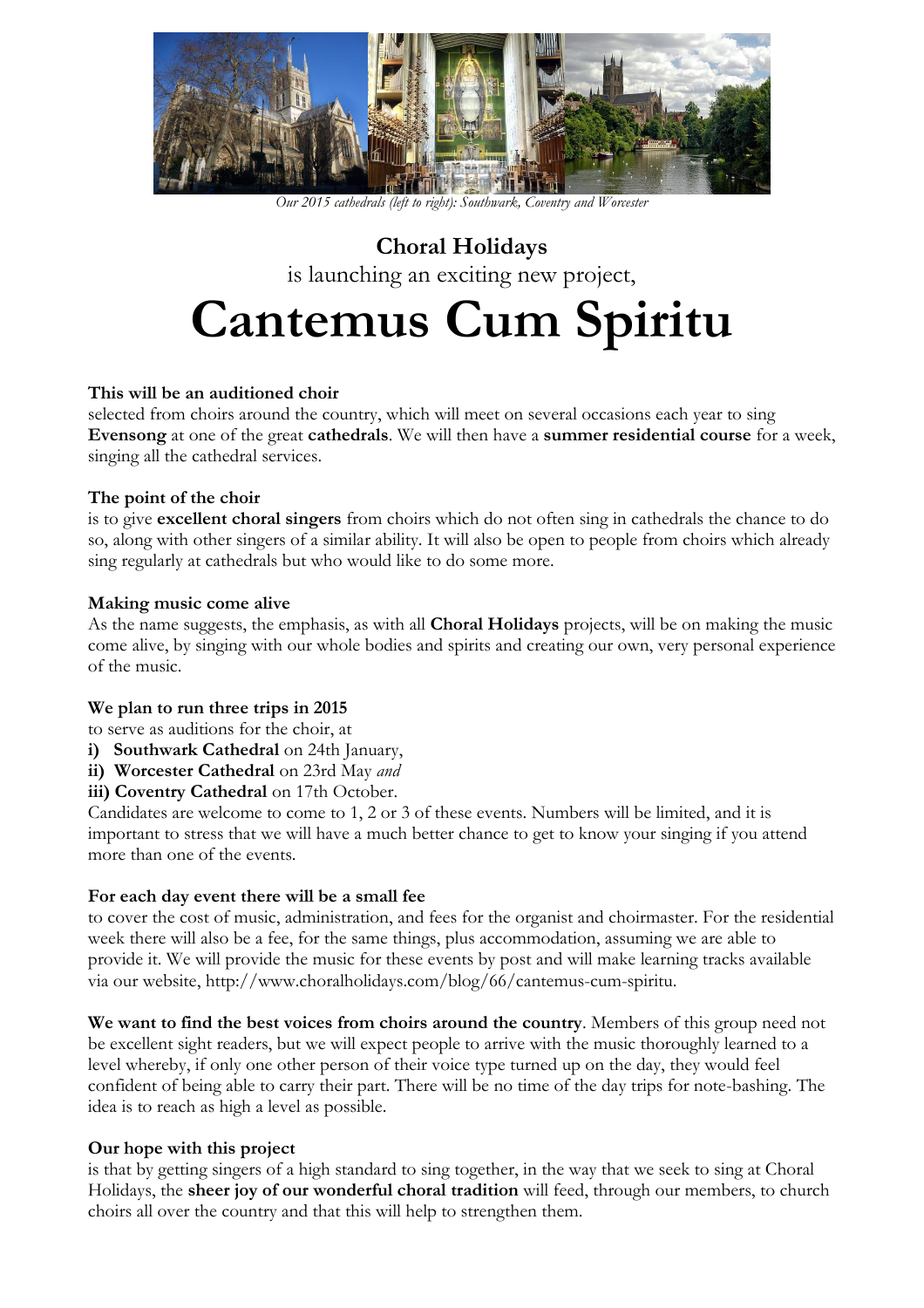# **The choir will be for over 16s only**.

We hope, eventually, to have a pool of around 50-60 singers. There will be some cathedrals which can accommodate these numbers. For the ones that have limited space, we will invite a selection of the people in the pool based on location and ability. Candidates will be invited at the end of a year for the events in the following year. We hope that you will commit to those events at that time.

## **Is this the end to Choral Holidays Trips which are open to all?**

Certainly not. We will be continuing with events such as our **Milton Abbey** course and may add a couple of similar trips in the UK. We will also be looking to continue with our lovely **foreign trips**.

## **Why the change of direction?**

I realised recently that the reason I wanted to form Choral Holidays in the first place was to promote choral church music and get more people loving it. My experience as a **professional opera singer and of training choirs** has shown me that **this music can be brought to life** in a way that truly fires people up about singing it. The open courses such as Milton Abbey are ideal for this, but I believe that the **Cantemus Cum Spiritu** project will be an ideal way to get those who are able, to **reach an exceptional level**.

# **I believe the world would be a much happier and joyful place if people felt able to truly express themselves through music, unfettered by inhibitions**.

Look around your choir. How many people look joyful when they sing? Are most if the people scowling as they concentrate; desperately concerned with just getting the notes right? If that's the case, they are not truly enjoying singing that music. We can change this and I hope that Cantemus Cum Spirito will be a facility for that change.

# **We want to produce a choir full of people who are absolutely in the moment,**

every moment they are singing, truly expressing the meaning of the words within the context in which the composer has set them. This is the way I believe all music should be sung and I believe the church choral tradition will benefit hugely by this approach.

## **We already have dates booked in for 2015**

and residential courses booked for August 2016 at **Winchester** and **York Minster** on 2017. More details on that to follow.

## **We're looking forward to this immensely**

and hope to welcome some of your members at the 2015 events.

**To book places, please use the form below:**